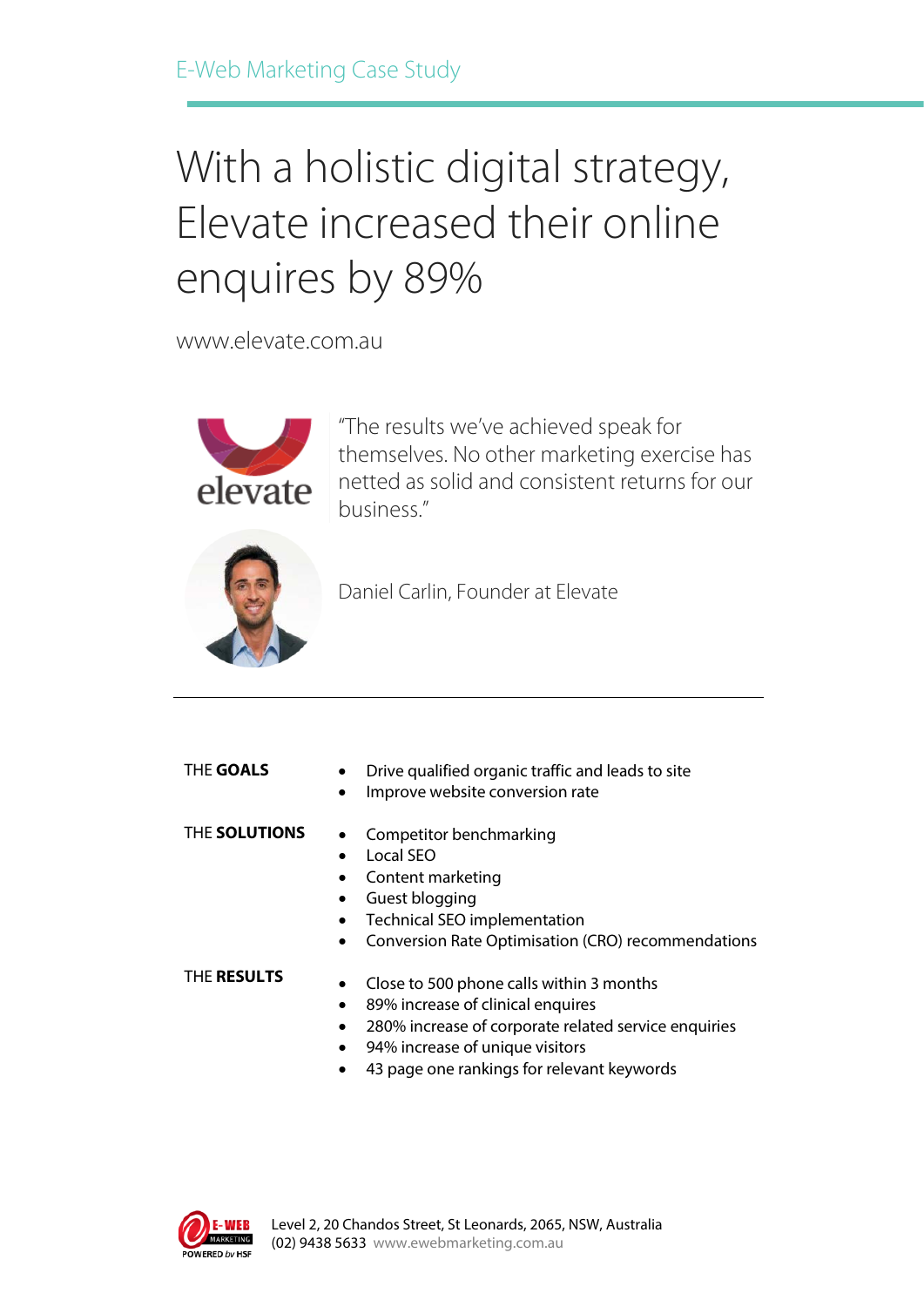# About Elevate

Elevate is a high-end medical centre in the Sydney CBD, offering a wide range of health treatments for professionals and organisations.

## Situation

E-Web Marketing was approached by Elevate's Founder Daniel Carlin to help them out of a situation that many businesses find themselves in. He explains it simply, "We engaged E-Web Marketing because we knew that no matter how good our website was that it would not get found in our very competitive industry".

Prior to the start of their campaign, Elevate's search prominence was low:



#### **No Page 1 Keyword Rankings**

Elevate was not ranking on page 1 of Google search results for **any relevant keywords**, limiting the amount of qualified organic traffic and subsequent leads.



#### **Low Conversion Rate was 1.16%**

With a 1.16% conversion rate, **only 1-2 out of every 100 visitors** to their website would make a booking enquiry.

In a bid to push to increase online enquiries, Elevate decided to develop a new website and engage in aggressive organic and paid search campaigns to drive more enquiries, both into the clinic, as well as to the corporate division of the business.

"Our decision to invest in an online marketing strategy was a big one. It is our single biggest marketing spend by far."

## Solutions

We started out by working with Elevate to understand their service offering. From this initial consultation, we proposed a comprehensive new information architecture was proposed.

This solution also required E-Web Marketing to develop a relationship with their existing web developer to ensure the website met SEO best practice. Following the launch of the website, we commenced a customised organic search strategy to build up the presence of the website that included:

- **Competitor benchmarking**
- **O** Local SEO
- Content marketing
- Guest blogging
- **C** Technical SEO implementation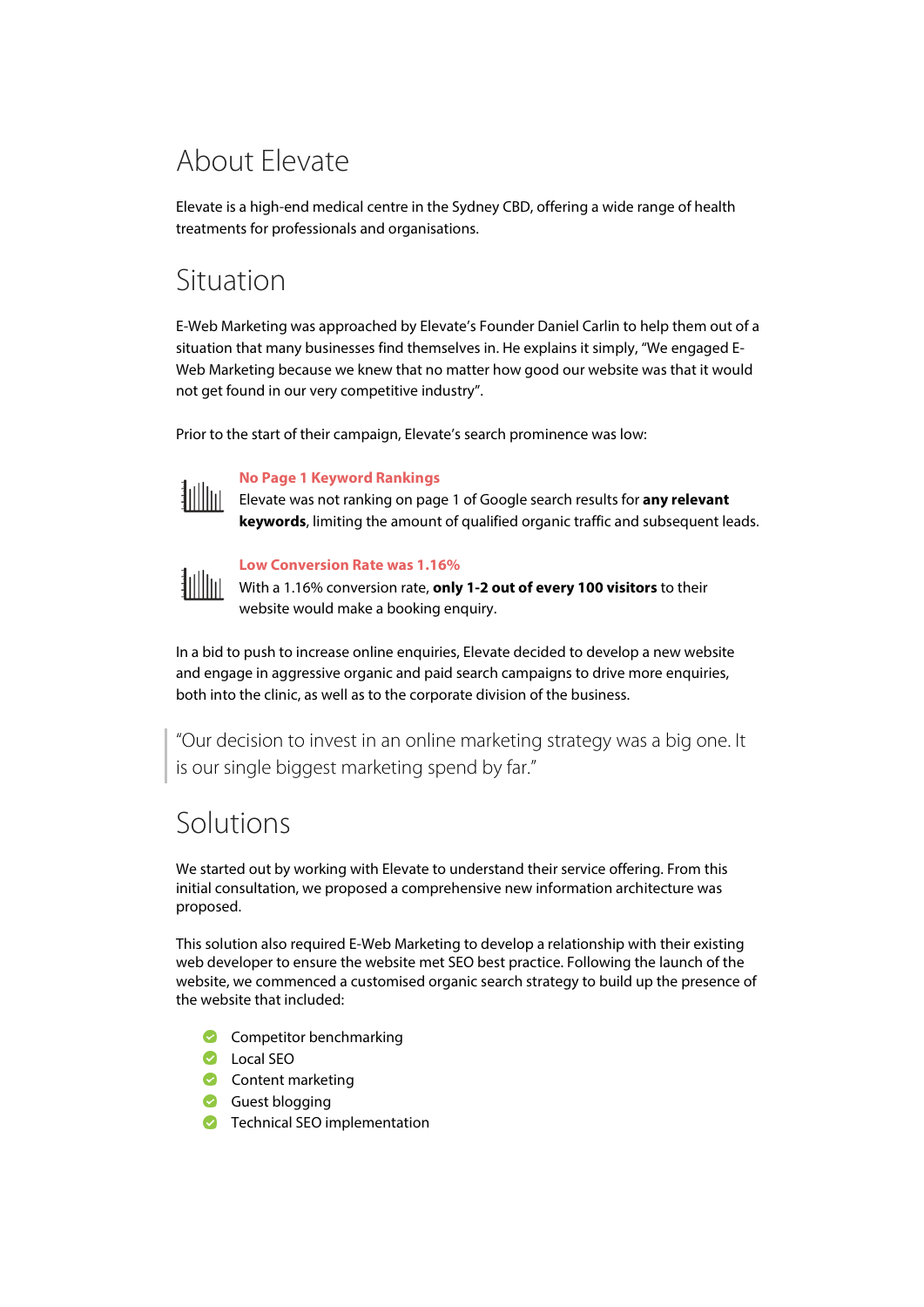"The team at E-Web really takes the time to understand our business and what we are trying to achieve – before designing tailored campaigns to suit our needs and meet pre-defined targets. We've also utilised E-Web for advice on developing our websites which has added to our success. "

The new website design was analysed against layout, navigation, and messaging best practices to improve the sites conversion.



The following recommendations were implemented on the new design:

- **Tailor content to prospects' needs**
- **Make the call to actions stronger**
- **P** Place more emphasis on the photographs to attract users
- **Highlight the selling points on the page**
- Add elements of trust to build credibility
- Ø Adjust formatting of copy for improved readability

In conjunction to their search campaigns (organic and paid), Elevate required a solution to gain a better insight into which keywords were performing well in terms of enquiries for each digital channel. E-Web Marketing implemented a call tracking solution, which provided statistics that were crucial in convincing board members of the return that the campaigns were generating.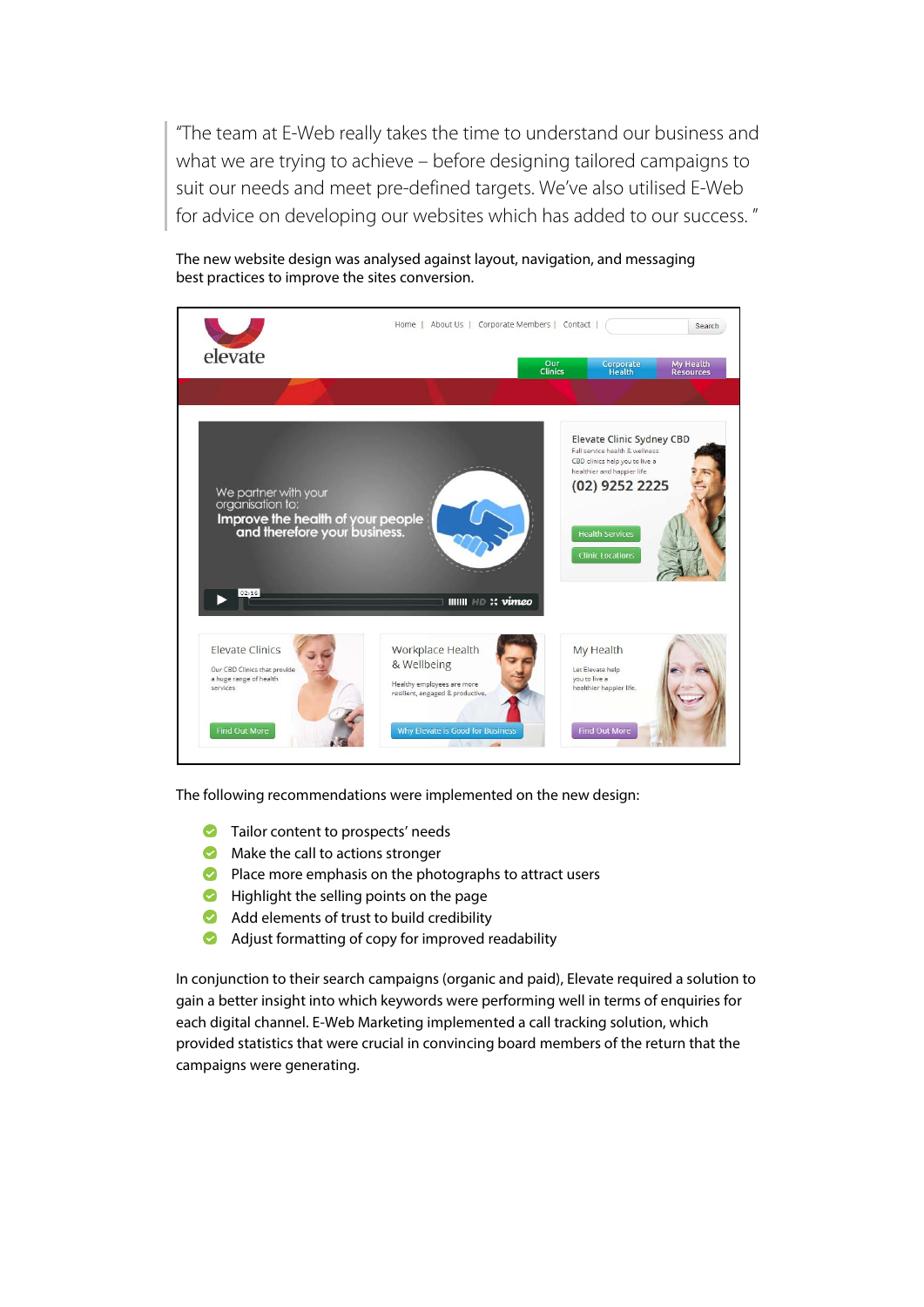# Results

Thanks to the holistic initiatives of E-Web Marketing, Elevate generated a record year for enquiries from 2012 to 2013. The business has profited from the strong flow of leads from high organic search rankings and a tightly run paid search campaign. Their goal for search prominence was achieved for theirB2C clinical space, as well as the B2B corporate space.

"Partnering with E-Web is a long term strategy but one that pays off with dedication and commitment from both sides"

Some of the key highlights from our Elevate's digital campaigns:



Number of Clinical Enquires



(Comparing Aug 1 2012 – Oct 31 2012 *vs.* Aug 1 2013 – Oct 31 2013)

#### Number of Corporate Enquires



(Comparing Aug 1 2012 – Oct 31 2012 *vs.* Aug 1 2013 – Oct 31 2013)